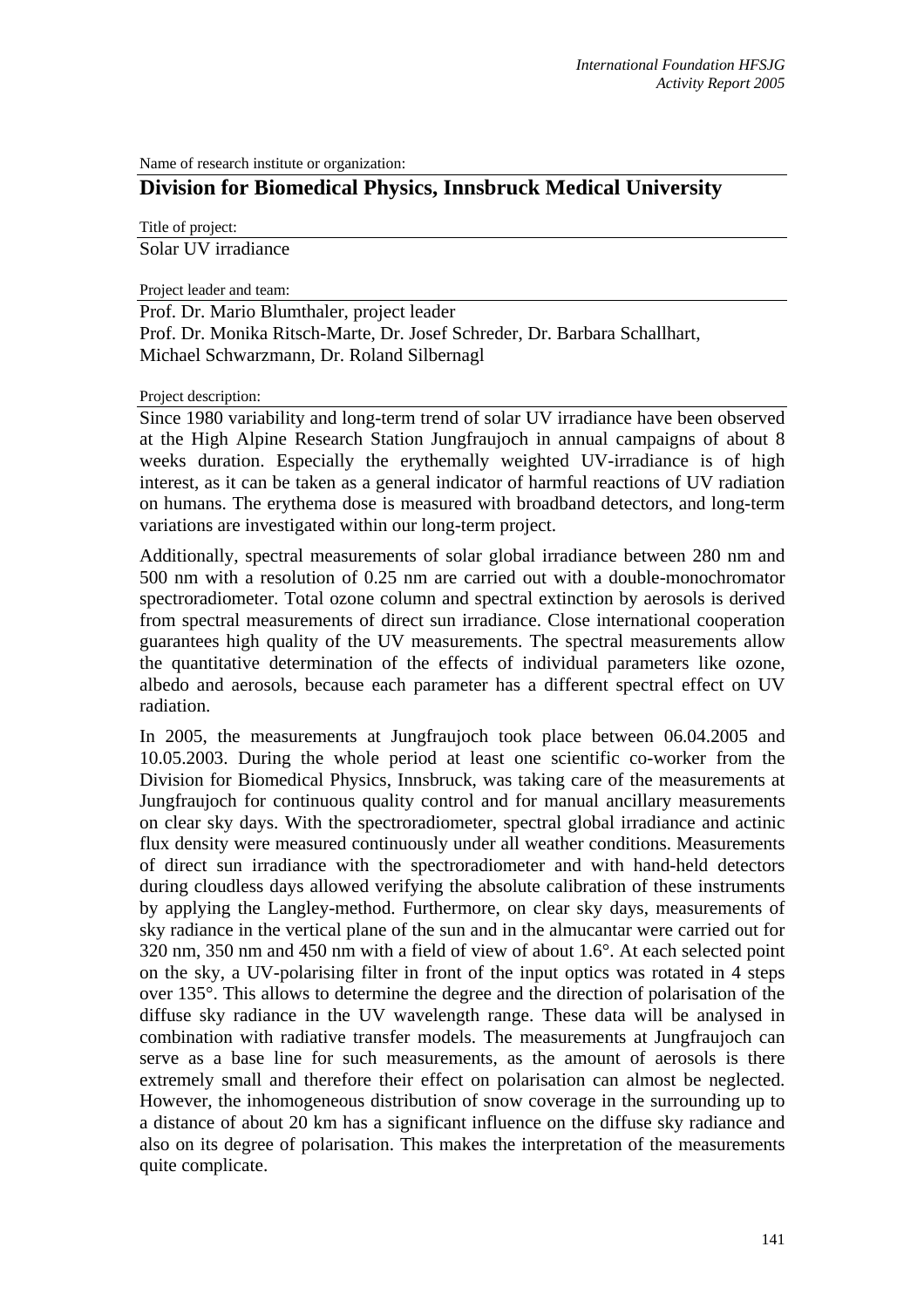

*Figure 1:* Installation of the radiation detectors on the roof of the Sphinx observatory, looking towards Mönchsjoch. On the right, detectors for global, UVA and UVB irradiance and in the middle the respective detectors covered by a shadow band to measure the diffuse component only. On the left on the pole the sun tracker with the input optics of the spectroradiometer for direct sun and diffuse sky measurements.



*Figure 2:* Further radiation detectors: on the left input optics of the spectroradiometer for global irradiance (dark blue) and actinic flux density (black) All input optics of the spectroradiometer are connected with quartz fibres (6 m) to the spectroradiometer itself, which is installed in the laboratory just below the terrace. The 3 white detectors are broadband instruments for global, UVA and UVB irradiance.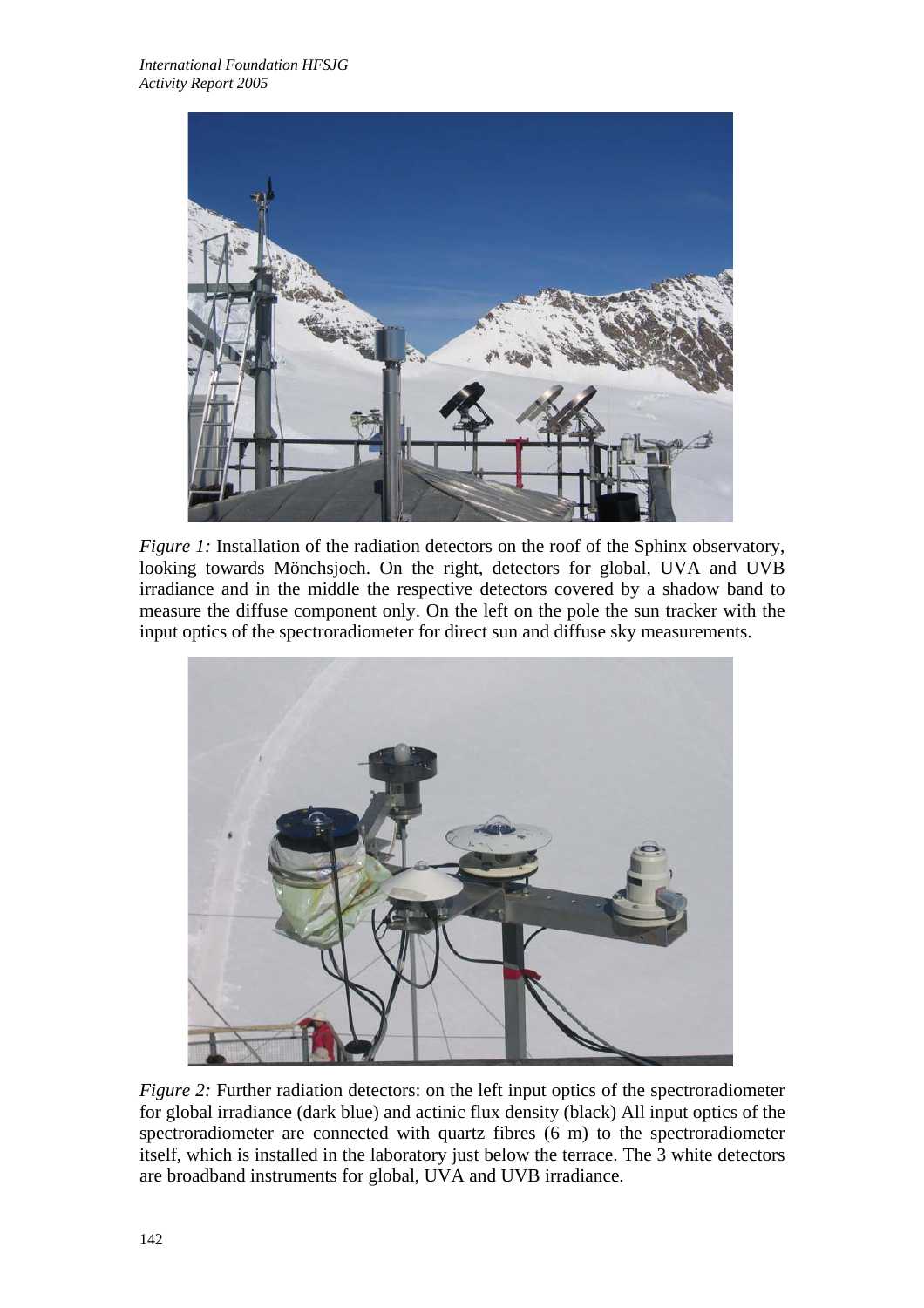Key words

UV, erythemal irradiance, ozone, aerosols, albedo effects, polarisation

Internet data bases:

http://www.uv-index.at

Collaborating partners/networks:

Close contact to Meteo Schweiz concerning radiation measurements and to BUWAL concerning ground level ozone measurements. International cooperation in several EC-funded projects concerning spectral solar UV measurements.

Scientific publications and public outreach 2005:

Refereed journal article:

Huber M., M. Blumthaler, J. Schreder, B. Schallhart and J. Lenoble*,* Effect of inhomogeneous surface albedo on diffuse UV sky radiance at a high altitude site, J Geophys Res, **109**, D08107, 10.1029/2003JD004013, 1-7, 2004.

Schallhart B., M. Huber and M. Blumthaler,Semi-empirical method for the conversion of spectral UV global irradiance data into actinic flux, Atm Env **38**, 4341-4346, 2004.

Thesis:

Schallhart B., Spectral global and actinic UV radiation – measurements and correlations. PhD Thesis, University Innsbruck, 2004.

Address:

Division for Biomedical Physics Innsbruck Medical University Müllerstrasse 44 A-6020 Innsbruck, Austria

Contacts:

Mario Blumthaler Tel.: +43 512 507 3556 Fax: +43 512 507 2860 e-mail: Mario.Blumthaler@i-med.ac.at URL: http://www.uv-index.at